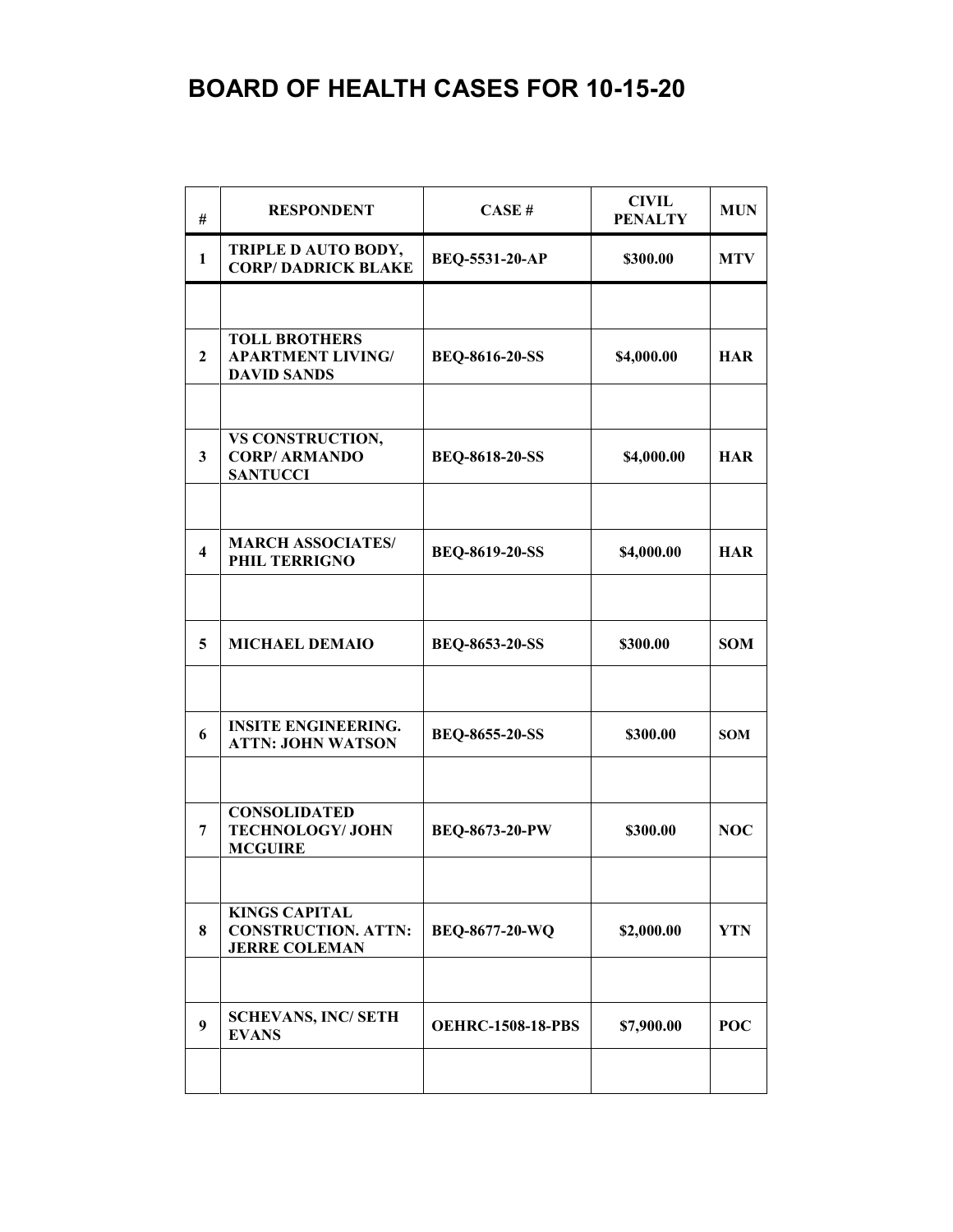## **BOARD OF HEALTH CASES FOR 10-15-20**

| #  | <b>RESPONDENT</b>                                                                                     | CASE#                     | <b>CIVIL</b><br><b>PENALTY</b> | <b>MUN</b> |
|----|-------------------------------------------------------------------------------------------------------|---------------------------|--------------------------------|------------|
| 10 | <b>FRANK &amp; JOHN</b><br><b>REALTY, LLC</b>                                                         | <b>OEHRC-400-20-PBS</b>   | \$6,550.00                     | YON        |
|    |                                                                                                       |                           |                                |            |
| 11 | SUNOCO, LLC/SUNOCO<br>#0363-0720                                                                      | <b>OEHRC-401-20-PBS/B</b> | \$4,400.00                     | <b>BED</b> |
|    |                                                                                                       |                           |                                |            |
| 12 | <b>B &amp; N APEX,</b><br><b>CORPORATION</b>                                                          | <b>OEHRC-405-20-PBS</b>   | \$2,300.00                     | YON        |
|    |                                                                                                       |                           |                                |            |
| 13 | <b>VILLAGE OF PELHAM/</b><br><b>JOSEPH SENERCHIA</b>                                                  | <b>OEHRC-1503-20-PBS</b>  | \$1,500.00                     | <b>PEL</b> |
|    |                                                                                                       |                           |                                |            |
| 14 | <b>JSP 520, INC/ RETRO 520</b><br><b>DINER</b>                                                        | <b>PHP-8060-20-FSE</b>    | \$2,450.00                     | <b>MTV</b> |
|    |                                                                                                       |                           |                                |            |
| 15 | <b>WHITSONS SCHOOL</b><br><b>NUTRITION, CORP/</b><br><b>MOUNT VERNON HIGH</b><br><b>SCHOOL</b>        | <b>PHP-8066-20-FSE</b>    | \$1,050.00                     | <b>MTV</b> |
|    |                                                                                                       |                           |                                |            |
| 16 | <b>WHITSONS SCHOOL</b><br><b>NUTRITION, CORP/</b><br><b>BENJAMIN TURNER</b><br><b>MIDDLE SCHOOL</b>   | PHP-8068-20-FSE           | \$400.00                       | <b>MTV</b> |
|    |                                                                                                       |                           |                                |            |
| 17 | <b>MOUNT VERNON CITY</b><br><b>SCHOOL DISTRICT/</b><br><b>BENJAMIN TURNER</b><br><b>MIDDLE SCHOOL</b> | <b>PHP-8073-20-FSE</b>    | \$800.00                       | <b>MTV</b> |
|    |                                                                                                       |                           |                                |            |
| 18 | <b>MOUNT VERNON CITY</b><br><b>SCHOOL DISTRICT.</b><br><b>MOUNT VERNON HIGH</b><br><b>SCHOOL</b>      | <b>PHP-8074-20-FSE</b>    | \$1,500.00                     | <b>MTV</b> |
|    |                                                                                                       |                           |                                |            |